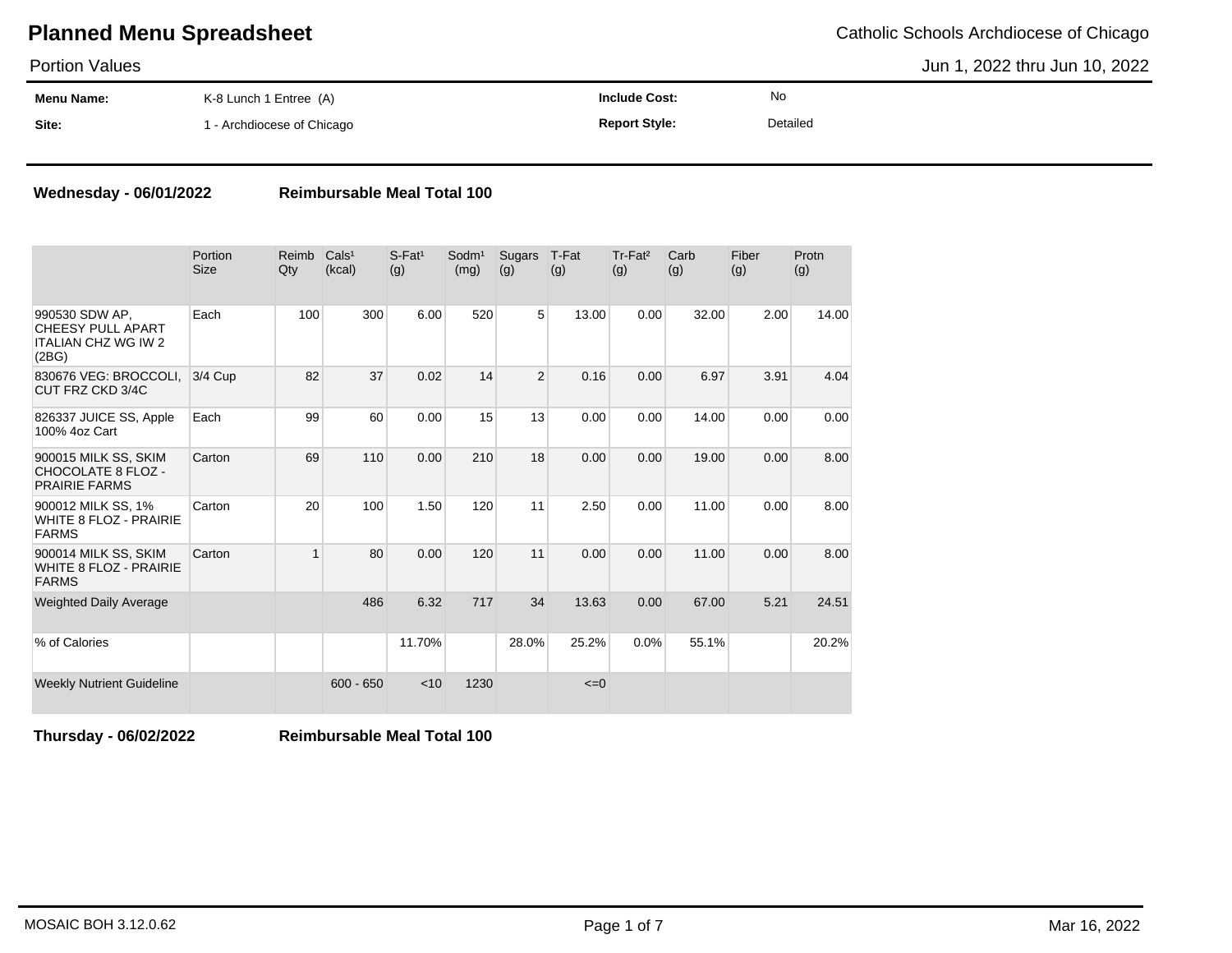Portion Values

|                                                                           | Portion<br><b>Size</b> | Reimb<br>Qty | Cals <sup>1</sup><br>(kcal) | $S$ -Fat <sup>1</sup><br>(g) | Sodm <sup>1</sup><br>(mg) | <b>Sugars</b><br>(g) | T-Fat<br>(g) | Tr-Fat <sup>2</sup><br>(g) | Carb<br>(g) | Fiber<br>(g) | Protn<br>(g) |
|---------------------------------------------------------------------------|------------------------|--------------|-----------------------------|------------------------------|---------------------------|----------------------|--------------|----------------------------|-------------|--------------|--------------|
| 990733 PACK: CHIX<br>NUGGET GOLDEN,<br>PRETZEL SOFT ROD<br><b>WG2(2BG</b> | Pack                   | 100          | 310                         | 2.50                         | 480                       | $\mathbf{1}$         | 14.50        | 0.00                       | 30.00       | 4.00         | 16.00        |
| 825867 COND PC Sauce,<br><b>BBQ 12g</b>                                   | Each                   | 95           | 15                          | 0.00                         | 158                       | 3                    | 0.03         | 0.00                       | 3.34        | 0.16         | 0.14         |
| 990629 VEG: CARROTS,<br>DICED FZ CKD 3/4C                                 | 3/4 Cup                | 82           | 49                          | 0.16                         | 78                        | 5                    | 0.90         | 0.00                       | 10.21       | 4.36         | 0.77         |
| 000154 FRUIT: CRAISINS,<br>SS Origin1.16                                  | Box (1.16oz)           | 90           | 110                         | 0.00                         | $\mathbf{0}$              | 24                   | 0.00         | 0.00                       | 27.00       | 2.00         | 0.00         |
| 900015 MILK SS, SKIM<br>CHOCOLATE 8 FLOZ -<br><b>PRAIRIE FARMS</b>        | Carton                 | 69           | 110                         | 0.00                         | 210                       | 18                   | 0.00         | 0.00                       | 19.00       | 0.00         | 8.00         |
| 900012 MILK SS, 1%<br><b>WHITE 8 FLOZ - PRAIRIE</b><br><b>FARMS</b>       | Carton                 | 20           | 100                         | 1.50                         | 120                       | 11                   | 2.50         | 0.00                       | 11.00       | 0.00         | 8.00         |
| 900014 MILK SS, SKIM<br><b>WHITE 8 FLOZ - PRAIRIE</b><br><b>FARMS</b>     | Carton                 | 1            | 80                          | 0.00                         | 120                       | 11                   | 0.00         | 0.00                       | 11.00       | 0.00         | 8.00         |
| <b>Weighted Daily Average</b>                                             |                        |              | 560                         | 2.93                         | 864                       | 44                   | 15.77        | 0.00                       | 81.27       | 9.53         | 23.96        |
| % of Calories                                                             |                        |              |                             | 4.71%                        |                           | 31.4%                | 25.3%        | 0.0%                       | 58.0%       |              | 17.1%        |
| <b>Weekly Nutrient Guideline</b>                                          |                        |              | $600 - 650$                 | < 10                         | 1230                      |                      | $\leq=0$     |                            |             |              |              |

### **Friday - 06/03/2022 Reimbursable Meal Total 100**

|                                                           | Portion<br><b>Size</b> | Reimb<br>Qty | Cals <sup>1</sup><br>(kcal) | $S$ -Fat <sup>1</sup><br>(g) | Sodm <sup>1</sup><br>(mg) | Sugars<br>(g) | T-Fat<br>(g) | Tr-Fat <sup>2</sup><br>(g) | Carb<br>(g) | Fiber<br>(g) | Protn<br>(g) |
|-----------------------------------------------------------|------------------------|--------------|-----------------------------|------------------------------|---------------------------|---------------|--------------|----------------------------|-------------|--------------|--------------|
| 990571 MELT SUB AP,<br>CHIXMTBL PIZZA SS 2.0<br>(W/O BUN) | Serving                | 100          | 218                         | 4.47                         | 574                       | 5             | 12.37        | 0.00                       | 10.68       | 1.87         | 16.16        |
| 990572 BUN, HOT DOG<br>WG (Alpha) - Indiv<br>Overwrapped  | Each                   | 100          | 150                         | 0.00                         | 270                       | 3             | 2.50         | 0.00                       | 28.00       | 2.50         | 6.00         |
| 990677 VEG: BLEND, 4<br>WAY MIX FRZ CKD 3/4C              | 3/4 Cup                | 82           | 92                          | 0.04                         | 49                        | 4             | 0.21         | 0.00                       | 18.51       | 6.22         | 4.04         |

Jun 1, 2022 thru Jun 10, 2022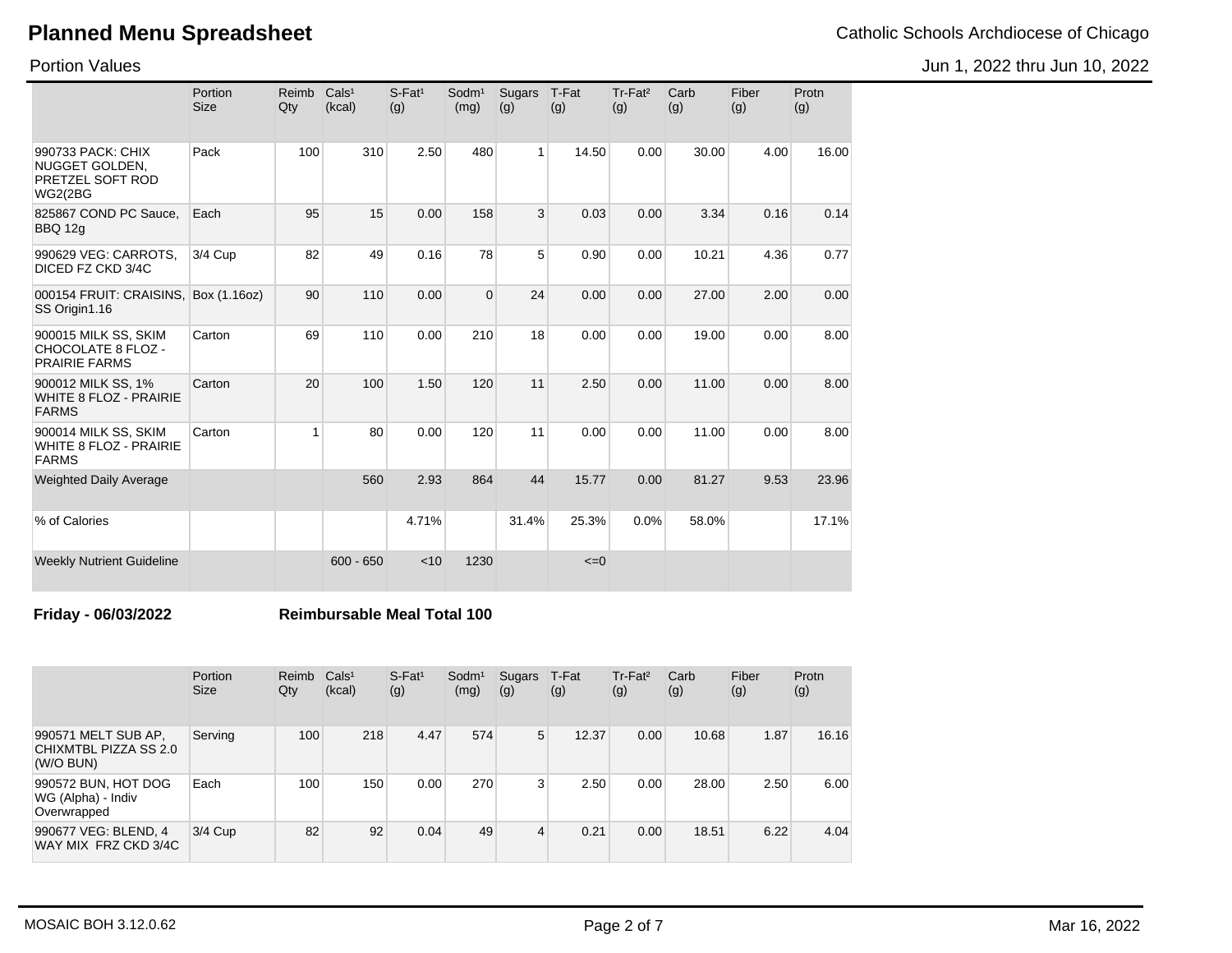Portion Values

|                                                                       | Portion<br>Size | Reimb<br>Qty | Cals <sup>1</sup><br>(kcal) | $S$ -Fat <sup>1</sup><br>(g) | Sodm <sup>1</sup><br>(mg) | Sugars<br>(g) | T-Fat<br>(g) | Tr-Fat <sup>2</sup><br>(g) | Carb<br>(g) | Fiber<br>(g) | Protn<br>(g) |
|-----------------------------------------------------------------------|-----------------|--------------|-----------------------------|------------------------------|---------------------------|---------------|--------------|----------------------------|-------------|--------------|--------------|
| 826581 FRUIT: ORANGE<br>138ct Whole 1/2c                              | Each(138ct)     | 94           | 47                          | 0.02                         | $\mathbf 0$               | 9             | 0.12         | 0.00                       | 11.73       | 2.40         | 0.94         |
| 900015 MILK SS, SKIM<br>CHOCOLATE 8 FLOZ -<br><b>PRAIRIE FARMS</b>    | Carton          | 69           | 110                         | 0.00                         | 210                       | 18            | 0.00         | 0.00                       | 19.00       | 0.00         | 8.00         |
| 900012 MILK SS, 1%<br>WHITE 8 FLOZ - PRAIRIE<br><b>FARMS</b>          | Carton          | 20           | 100                         | 1.50                         | 120                       | 11            | 2.50         | 0.00                       | 11.00       | 0.00         | 8.00         |
| 900014 MILK SS, SKIM<br><b>WHITE 8 FLOZ - PRAIRIE</b><br><b>FARMS</b> | Carton          | 1            | 80                          | 0.00                         | 120                       | 11            | 0.00         | 0.00                       | 11.00       | 0.00         | 8.00         |
| <b>Weighted Daily Average</b>                                         |                 |              | 584                         | 4.82                         | 1055                      | 35            | 15.66        | 0.00                       | 80.30       | 11.73        | 33.55        |
| % of Calories                                                         |                 |              |                             | 7.43%                        |                           | 24.0%         | 24.1%        | 0.0%                       | 55.0%       |              | 23.0%        |
| <b>Weekly Nutrient Guideline</b>                                      |                 |              | $600 - 650$                 | $<$ 10                       | 1230                      |               | $\leq=0$     |                            |             |              |              |

**Monday - 06/06/2022 Reimbursable Meal Total 100**

|                                                                    | <b>Portion</b><br><b>Size</b> | <b>Reimb</b><br>Qty | Cals <sup>1</sup><br>(kcal) | $S$ -Fat <sup>1</sup><br>(g) | Sodm <sup>1</sup><br>(mg) | Sugars<br>(g)  | T-Fat<br>(g) | Tr-Fat <sup>2</sup><br>(g) | Carb<br>(g) | Fiber<br>(g) | Protn<br>(g) |
|--------------------------------------------------------------------|-------------------------------|---------------------|-----------------------------|------------------------------|---------------------------|----------------|--------------|----------------------------|-------------|--------------|--------------|
| 990678 BURG, BEEF AM<br>AP WG 2.25 (2BG)<br>(ALPHA)                | Each                          | 100                 | 305                         | 4.62                         | 505                       | $\overline{4}$ | 11.50        | 0.00                       | 28.50       | 2.00         | 19.50        |
| 825856 COND PC Ketchup Each<br>9q Heinz                            |                               | 100                 | 10                          | 0.00                         | 85                        | $\overline{2}$ | 0.00         | 0.00                       | 3.00        | 0.00         | 0.00         |
| 990628 VEG: POTATO, FF 3/4c<br>CRINKLE CUT (MCCAIN)<br>3/4C        |                               | 97                  | 128                         | 0.53                         | 160                       | $\overline{0}$ | 5.34         | 0.00                       | 20.29       | 1.07         | 1.07         |
| 825856 COND PC Ketchup Each<br>9q Heinz                            |                               | 97                  | 10                          | 0.00                         | 85                        | $\overline{2}$ | 0.00         | 0.00                       | 3.00        | 0.00         | 0.00         |
| 000108 FRUIT: CUP SS,<br>APPLESC CINN UNSWT<br>SHLF-STBL 1/2C      | Each (1/2c)                   | 96                  | 50                          | 0.00                         | 0                         | 12             | 0.00         | 0.00                       | 14.00       | 1.00         | 0.00         |
| 900015 MILK SS, SKIM<br>CHOCOLATE 8 FLOZ -<br><b>PRAIRIE FARMS</b> | Carton                        | 69                  | 110                         | 0.00                         | 210                       | 18             | 0.00         | 0.00                       | 19.00       | 0.00         | 8.00         |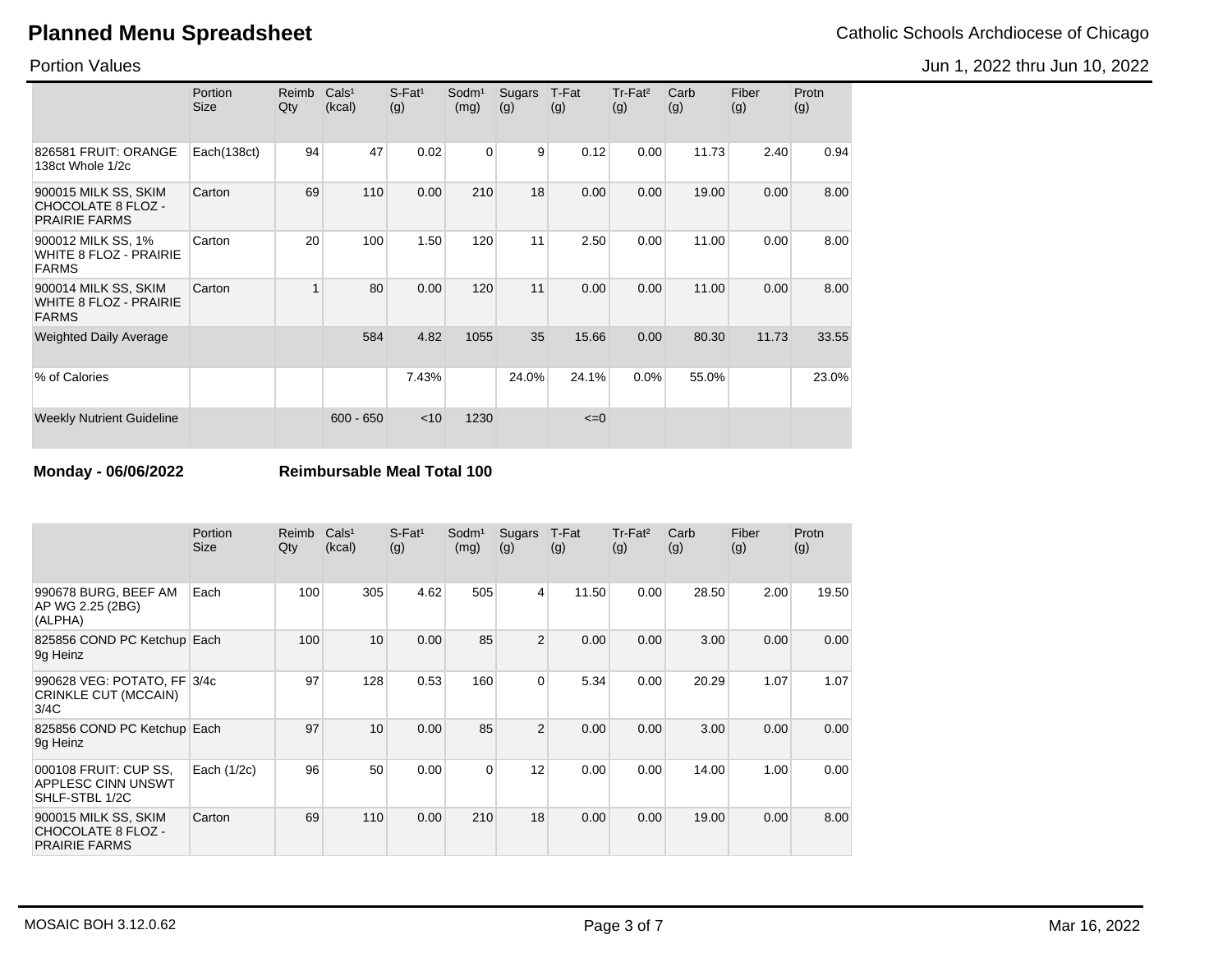Portion Values

|                                                                       | Portion<br><b>Size</b> | Reimb<br>Qty | Cals <sup>1</sup><br>(kcal) | $S$ -Fat <sup>1</sup><br>(g) | Sodm <sup>1</sup><br>(mg) | Sugars<br>(g) | T-Fat<br>(g) | $Tr-Fat2$<br>(g) | Carb<br>(g) | Fiber<br>(g) | Protn<br>(g) |
|-----------------------------------------------------------------------|------------------------|--------------|-----------------------------|------------------------------|---------------------------|---------------|--------------|------------------|-------------|--------------|--------------|
| 900012 MILK SS, 1%<br>WHITE 8 FLOZ - PRAIRIE<br><b>FARMS</b>          | Carton                 | 20           | 100                         | 1.50                         | 120                       | 11            | 2.50         | 0.00             | 11.00       | 0.00         | 8.00         |
| 900014 MILK SS, SKIM<br><b>WHITE 8 FLOZ - PRAIRIE</b><br><b>FARMS</b> | Carton                 |              | 80                          | 0.00                         | 120                       | 11            | 0.00         | 0.00             | 11.00       | 0.00         | 8.00         |
| <b>Weighted Daily Average</b>                                         |                        |              | 594                         | 5.44                         | 998                       | 34            | 17.18        | 0.00             | 82.95       | 4.00         | 27.74        |
| % of Calories                                                         |                        |              |                             | 8.24%                        |                           | 22.9%         | 26.0%        | $0.0\%$          | 55.9%       |              | 18.7%        |
| <b>Weekly Nutrient Guideline</b>                                      |                        |              | $600 - 650$                 | $<$ 10                       | 1230                      |               | $\leq=0$     |                  |             |              |              |

**Tuesday - 06/07/2022 Reimbursable Meal Total 100**

|                                                                        | Portion<br><b>Size</b> | Reimb<br>Qty | Cals <sup>1</sup><br>(kcal) | $S$ -Fat <sup>1</sup><br>(g) | Sodm <sup>1</sup><br>(mg) | Sugars<br>(g)  | T-Fat<br>(g) | Tr-Fat <sup>2</sup><br>(g) | Carb<br>(g) | Fiber<br>(g) | Protn<br>(g) |
|------------------------------------------------------------------------|------------------------|--------------|-----------------------------|------------------------------|---------------------------|----------------|--------------|----------------------------|-------------|--------------|--------------|
| 990332 STICKS, MOZZ<br><b>BRD CRUNCHER PIZZA</b><br>WG 2 (2.5BG) (4EA) | 4 Each                 | 100          | 420                         | 9.00                         | 670                       | $\overline{3}$ | 20.00        | 0.00                       | 41.00       | 6.00         | 20.00        |
| 830676 VEG: BROCCOLI.<br>CUT FRZ CKD 3/4C                              | 3/4 Cup                | 82           | 37                          | 0.02                         | 14                        | $\overline{2}$ | 0.16         | 0.00                       | 6.97        | 3.91         | 4.04         |
| 000124 FRUIT: PEARS<br>150 ct.                                         | Each (150ct)           | 93           | 67                          | 0.03                         | 1                         | 12             | 0.17         | 0.00                       | 17.97       | 3.66         | 0.42         |
| 900015 MILK SS, SKIM<br>CHOCOLATE 8 FLOZ -<br><b>PRAIRIE FARMS</b>     | Carton                 | 69           | 110                         | 0.00                         | 210                       | 18             | 0.00         | 0.00                       | 19.00       | 0.00         | 8.00         |
| 900012 MILK SS, 1%<br><b>WHITE 8 FLOZ - PRAIRIE</b><br><b>FARMS</b>    | Carton                 | 20           | 100                         | 1.50                         | 120                       | 11             | 2.50         | 0.00                       | 11.00       | 0.00         | 8.00         |
| 900014 MILK SS, SKIM<br><b>WHITE 8 FLOZ - PRAIRIE</b><br><b>FARMS</b>  | Carton                 |              | 80                          | 0.00                         | 120                       | 11             | 0.00         | 0.00                       | 11.00       | 0.00         | 8.00         |
| <b>Weighted Daily Average</b>                                          |                        |              | 609                         | 9.34                         | 853                       | 30             | 20.78        | 0.00                       | 78.85       | 12.61        | 30.91        |
| % of Calories                                                          |                        |              |                             | 13.80%                       |                           | 19.7%          | 30.7%        | 0.0%                       | 51.8%       |              | 20.3%        |
| <b>Weekly Nutrient Guideline</b>                                       |                        |              | $600 - 650$                 | < 10                         | 1230                      |                | $\leq=0$     |                            |             |              |              |

Jun 1, 2022 thru Jun 10, 2022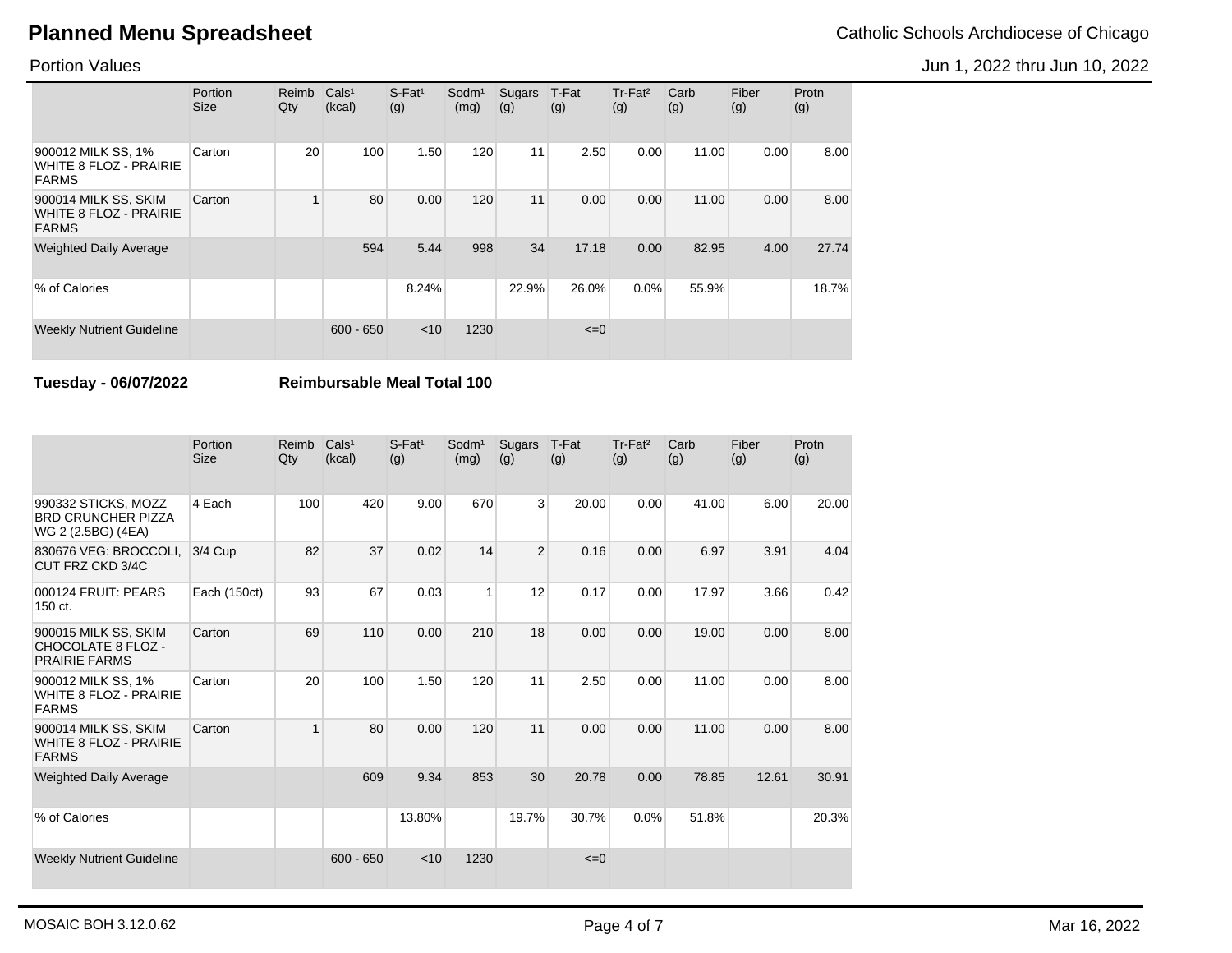Jun 1, 2022 thru Jun 10, 2022

### Portion Values

**Wednesday - 06/08/2022 Reimbursable Meal Total 100**

|                                                                       | Portion<br><b>Size</b> | Reimb<br>Qty | Cals <sup>1</sup><br>(kcal) | $S$ -Fat <sup>1</sup><br>(g) | Sodm <sup>1</sup><br>(mg) | Sugars<br>(g) | T-Fat<br>(g) | Tr-Fat <sup>2</sup><br>(g) | Carb<br>(g) | Fiber<br>(g) | Protn<br>(g) |
|-----------------------------------------------------------------------|------------------------|--------------|-----------------------------|------------------------------|---------------------------|---------------|--------------|----------------------------|-------------|--------------|--------------|
| 990736 SDW BN, ChixPty<br>Gldn Crspy Pln WG/WG<br>2.0 (ALPHA)         | Sandwich               | 100          | 390                         | 2.50                         | 700                       | 4             | 16.00        | 0.00                       | 42.00       | 5.00         | 20.00        |
| 825867 COND PC Sauce,<br><b>BBQ 12g</b>                               | Each                   | 97           | 15                          | 0.00                         | 158                       | 3             | 0.03         | 0.00                       | 3.34        | 0.16         | 0.14         |
| 990629 VEG: CARROTS,<br>DICED FZ CKD 3/4C                             | 3/4 Cup                | 82           | 49                          | 0.16                         | 78                        | 5             | 0.90         | 0.00                       | 10.21       | 4.36         | 0.77         |
| 000154 FRUIT: CRAISINS,<br>SS Origin1.16                              | Box (1.16oz)           | 90           | 110                         | 0.00                         | $\overline{0}$            | 24            | 0.00         | 0.00                       | 27.00       | 2.00         | 0.00         |
| 900015 MILK SS, SKIM<br>CHOCOLATE 8 FLOZ -<br><b>PRAIRIE FARMS</b>    | Carton                 | 69           | 110                         | 0.00                         | 210                       | 18            | 0.00         | 0.00                       | 19.00       | 0.00         | 8.00         |
| 900012 MILK SS, 1%<br><b>WHITE 8 FLOZ - PRAIRIE</b><br><b>FARMS</b>   | Carton                 | 20           | 100                         | 1.50                         | 120                       | 11            | 2.50         | 0.00                       | 11.00       | 0.00         | 8.00         |
| 900014 MILK SS, SKIM<br><b>WHITE 8 FLOZ - PRAIRIE</b><br><b>FARMS</b> | Carton                 | 1            | 80                          | 0.00                         | 120                       | 11            | 0.00         | 0.00                       | 11.00       | 0.00         | 8.00         |
| <b>Weighted Daily Average</b>                                         |                        |              | 640                         | 2.93                         | 1087                      | 47            | 17.27        | 0.00                       | 93.33       | 10.53        | 27.96        |
| % of Calories                                                         |                        |              |                             | 4.12%                        |                           | 29.4%         | 24.3%        | 0.0%                       | 58.3%       |              | 17.5%        |
| <b>Weekly Nutrient Guideline</b>                                      |                        |              | $600 - 650$                 | < 10                         | 1230                      |               | $\leq=0$     |                            |             |              |              |

**Thursday - 06/09/2022 Reimbursable Meal Total 100**

|                                                                        | Portion<br><b>Size</b> | Reimb<br>Qty | Cals <sup>1</sup><br>(kcal) | $S$ -Fat <sup>1</sup><br>(g) | Sodm <sup>1</sup><br>(mg) | Sugars T-Fat<br>(g) | (g)   | Tr-Fat <sup>2</sup><br>(g) | Carb<br>(g) | Fiber<br>(g) | Protn<br>(g) |
|------------------------------------------------------------------------|------------------------|--------------|-----------------------------|------------------------------|---------------------------|---------------------|-------|----------------------------|-------------|--------------|--------------|
| 990549 PIZZA AP TONY<br><b>GALAXY CHZ 4IN ROUND</b><br>IW WG 2.0 (2BG) | Each                   | 100          | 280                         | 6.00                         | 410                       | 8                   | 12.00 | 0.00                       | 26.00       | 3.00         | 15.00        |
| 830678 VEG: BEANS,<br>GREEN CUT FZ CKD 3/4c                            | 3/4 Cup                | 82           | 29                          | 0.05                         |                           | $\sim$<br>∠         | 0.18  | 0.00                       | 6.76        | 3.15         | 1.56         |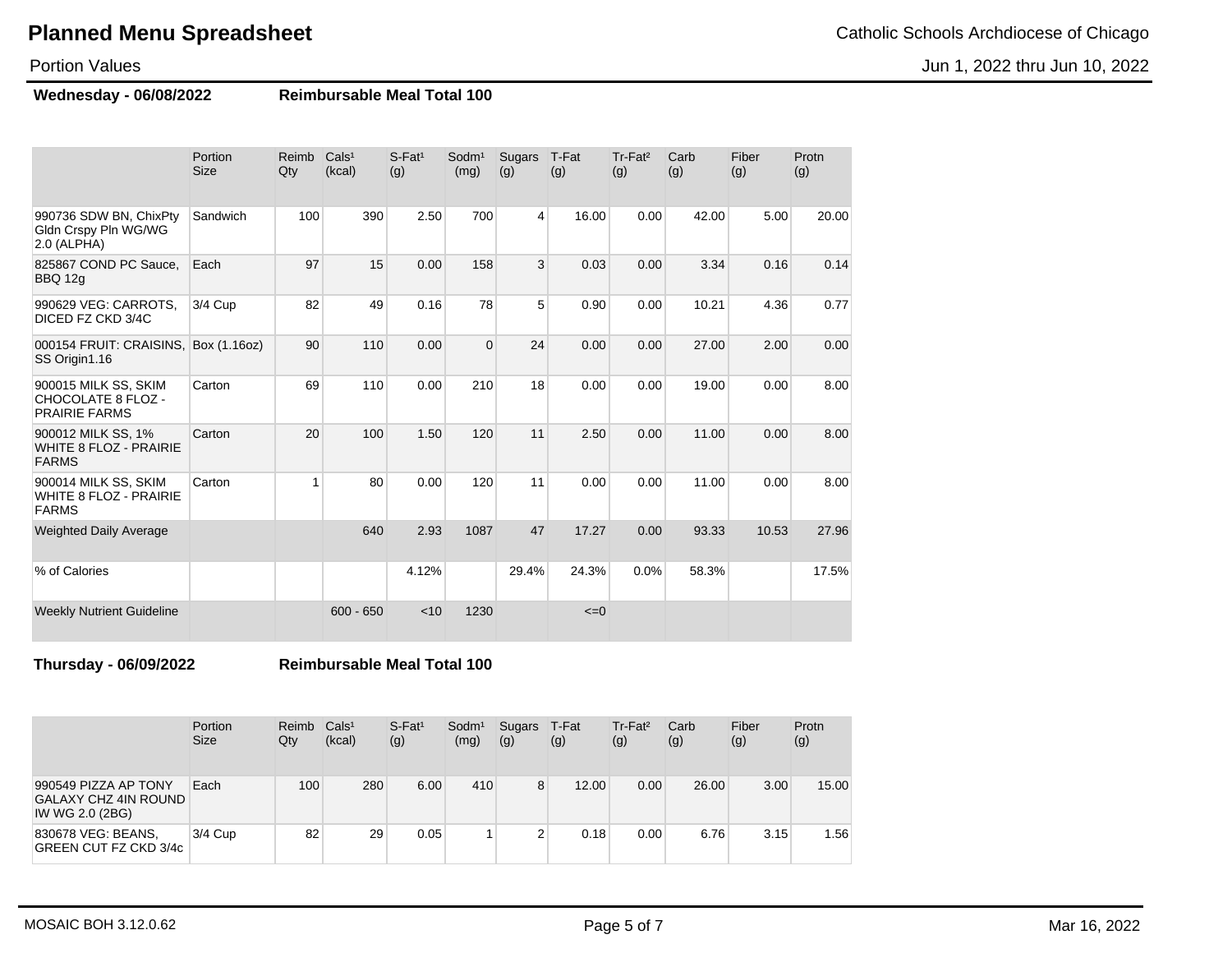Portion Values

|                                                                       | Portion<br><b>Size</b> | Reimb<br>Qty | Cals <sup>1</sup><br>(kcal) | $S$ -Fat <sup>1</sup><br>(g) | Sodm <sup>1</sup><br>(mg) | Sugars<br>(g)  | T-Fat<br>(g) | Tr-Fat <sup>2</sup><br>(g) | Carb<br>(g) | Fiber<br>(g) | Protn<br>(g) |
|-----------------------------------------------------------------------|------------------------|--------------|-----------------------------|------------------------------|---------------------------|----------------|--------------|----------------------------|-------------|--------------|--------------|
| 825008 FRUIT: APPLE,<br>138CT Whole 1C                                | Each (138ct)           | 94           | 62                          | 0.03                         | 1                         | 12             | 0.20         | 0.00                       | 16.52       | 2.87         | 0.31         |
| 831718 BRD: CRACK SS,<br>Bear GrhmChocWG                              | Package                | 97           | 120                         | 0.00                         | 75                        | $\overline{7}$ | 4.00         | 0.00                       | 20.00       | 1.00         | 2.00         |
| 900015 MILK SS, SKIM<br>CHOCOLATE 8 FLOZ -<br><b>PRAIRIE FARMS</b>    | Carton                 | 69           | 110                         | 0.00                         | 210                       | 18             | 0.00         | 0.00                       | 19.00       | 0.00         | 8.00         |
| 900012 MILK SS, 1%<br>WHITE 8 FLOZ - PRAIRIE<br><b>FARMS</b>          | Carton                 | 20           | 100                         | 1.50                         | 120                       | 11             | 2.50         | 0.00                       | 11.00       | 0.00         | 8.00         |
| 900014 MILK SS, SKIM<br><b>WHITE 8 FLOZ - PRAIRIE</b><br><b>FARMS</b> | Carton                 | 1            | 80                          | 0.00                         | 120                       | 11             | 0.00         | 0.00                       | 11.00       | 0.00         | 8.00         |
| <b>Weighted Daily Average</b>                                         |                        |              | 576                         | 6.37                         | 655                       | 43             | 16.72        | 0.00                       | 81.90       | 9.25         | 25.71        |
| % of Calories                                                         |                        |              |                             | 9.95%                        |                           | 29.9%          | 26.1%        | 0.0%                       | 56.9%       |              | 17.9%        |
| <b>Weekly Nutrient Guideline</b>                                      |                        |              | $600 - 650$                 | < 10                         | 1230                      |                | $\leq=0$     |                            |             |              |              |

**Friday - 06/10/2022 Reimbursable Meal Total 100**

|                                                  | Portion<br><b>Size</b> | Reimb<br>Qty | Cals <sup>1</sup><br>(kcal) | $S$ -Fat <sup>1</sup><br>(g) | Sodm <sup>1</sup><br>(mg) | Sugars<br>(g)   | T-Fat<br>(g) | Tr-Fat <sup>2</sup><br>(g) | Carb<br>(g) | Fiber<br>(g) | Protn<br>(g) |
|--------------------------------------------------|------------------------|--------------|-----------------------------|------------------------------|---------------------------|-----------------|--------------|----------------------------|-------------|--------------|--------------|
| 000067 TACO BfGd Soft<br>AP WG 2.25 (2BG) 2EA    | 2 Each                 | 100          | 334                         | 4.61                         | 633                       | 3               | 13.88        | 0.00                       | 32.88       | 3.46         | 20.68        |
| 825869 COND PC Sauce,<br>Taco 9q                 | Each                   | 95           | $\overline{4}$              | 0.00                         | 57                        | $\overline{0}$  | 0.02         | 0.00                       | 0.76        | 0.12         | 0.10         |
| 825102 VEG: BEANS,<br>REFRIED AP 1/2C            | $1/2$ Cup              | 90           | 139                         | 0.00                         | 499                       | 1               | 1.74         | 0.00                       | 23.21       | 6.96         | 6.96         |
| 826372 VEG: SALAD,<br>SIDE ROMMIX AP 1/2c        | $1/2$ Cup              | 93           | 6                           | 0.00                         | 4                         | 1               | 0.00         | 0.00                       | 1.21        | 0.40         | 0.40         |
| 826059 COND PC,<br>DRESSING RANCH 12G<br>(HEINZ) | Each                   | 93           | 49                          | 0.76                         | 101                       | 1               | 4.92         | 0.10                       | 0.91        | 0.02         | 0.10         |
| 826340 JUICE SS, Frt Bld<br>100% 4oz Crt         | Each                   | 99           | 60                          | 0.00                         | 10                        | 13 <sub>1</sub> | 0.00         | 0.00                       | 14.00       | 0.00         | 0.00         |